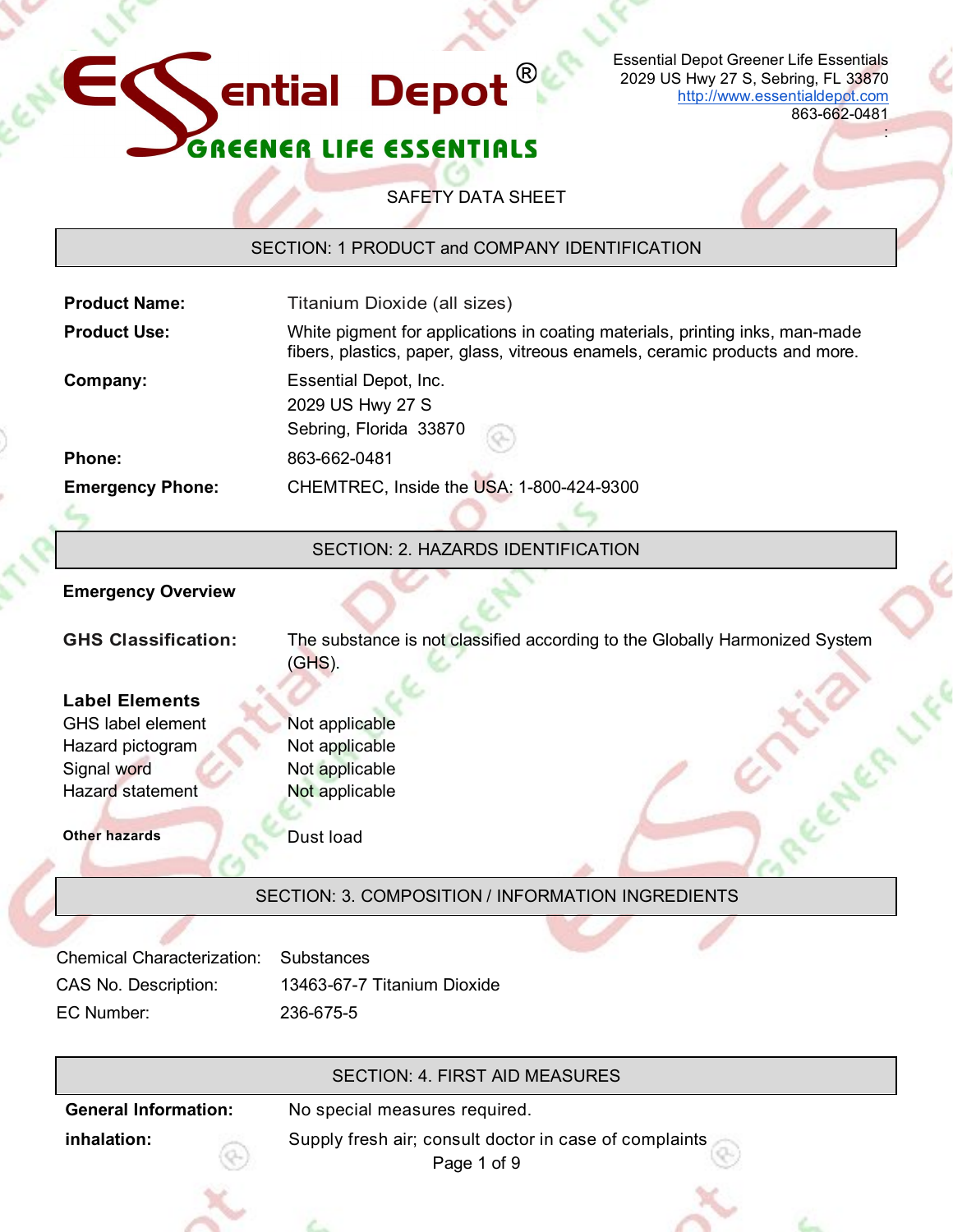## GREENER LIFE ESSENTIALS

Essential Depot Greener Life Essentials 2029 US Hwy 27 S, Sebring, FL 33870 [http://www.essentialdepot.com](http://www.essentialdepot.com/) 863-662-0481

:

SAFETY DATA SHEET

|                                                | <b>Skin Contact:</b>                                                                 | Immediately wash with water and soap and rinse thoroughly.                                          |
|------------------------------------------------|--------------------------------------------------------------------------------------|-----------------------------------------------------------------------------------------------------|
|                                                | <b>Eye Contact:</b>                                                                  | Rinse opened eye for several minutes under running water. If symptoms<br>persist, consult a doctor. |
|                                                | Ingestion:                                                                           | Rinse out mouth and then drink plenty of water.                                                     |
|                                                | <b>Most important</b><br>symptoms and effect,<br>both acute and delayed:             | No further relevant information available.                                                          |
|                                                | Indication of any<br>immediate medical<br>attention and special<br>treatment needed: | No further relevant information available.                                                          |
|                                                |                                                                                      | <b>SECTION: 5. FIRE FIGHTING MEASURES</b>                                                           |
|                                                |                                                                                      |                                                                                                     |
|                                                | Suitable extinguishing<br>media:                                                     | Use fire fighting measure that suit the environment. The product is not<br>flammable.               |
|                                                | <b>Special protective</b><br>equipment and<br>precautions for fire-<br>fighters:     | Use protective measures that suit the hazard conditions.                                            |
|                                                | <b>Special hazards arising</b><br>from the substance or<br>mixture:                  | None                                                                                                |
| <b>SECTION: 6. ACCIDENTAL RELEASE MEASURES</b> |                                                                                      |                                                                                                     |
|                                                | <b>Personal precautions,</b><br>protective equipment<br>and emergency<br>procedures: | Not required                                                                                        |
|                                                | <b>Methods and materials</b><br>for containment and<br>cleaning up:                  | Avoid dust formation. Sweep or vacuum up, use type approved<br>vacuum cleaner.                      |

**Environmental precautions**

No special measures required.



Page 2 of 9

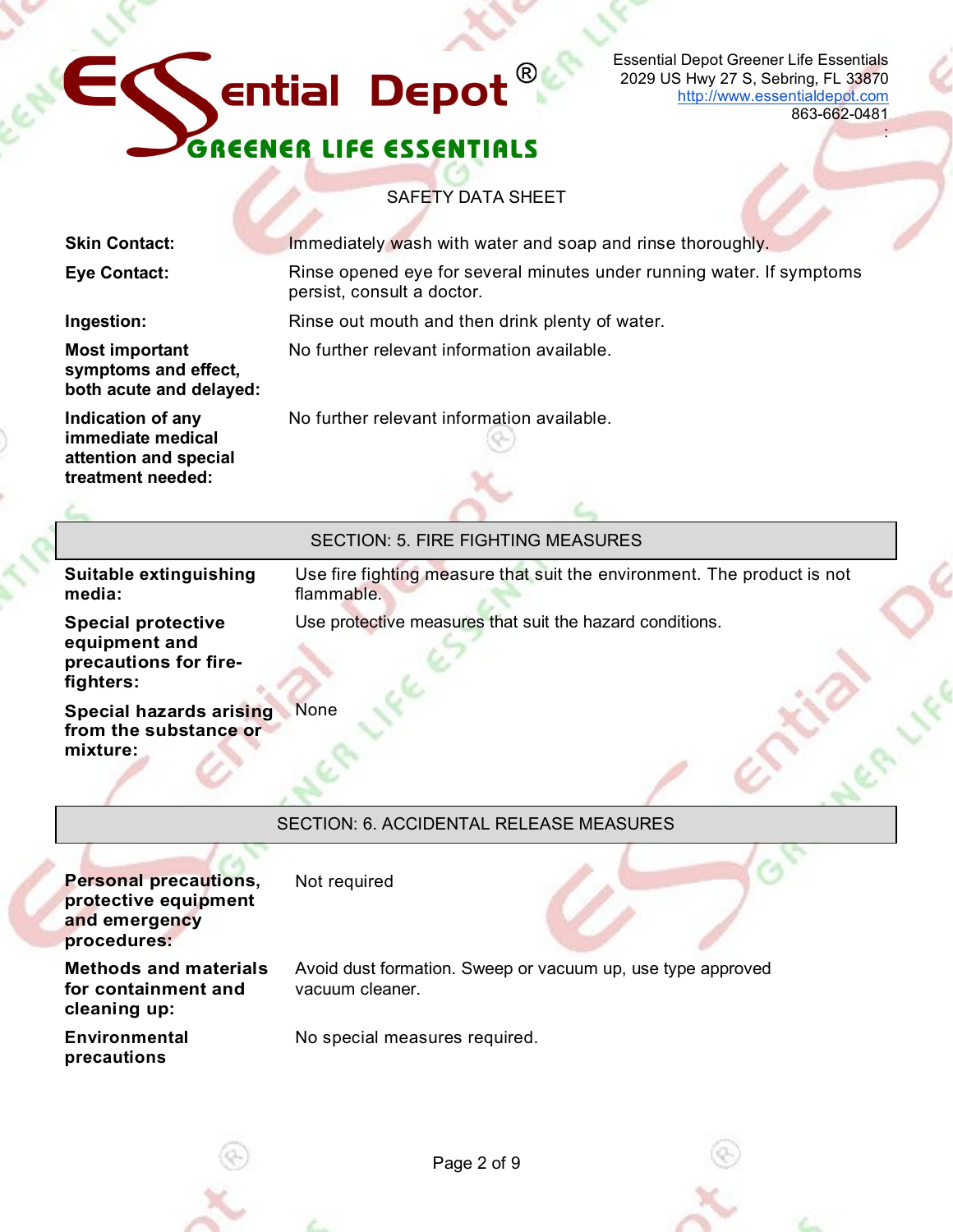

Essential Depot Greener Life Essentials 2029 US Hwy 27 S, Sebring, FL 33870 [http://www.essentialdepot.com](http://www.essentialdepot.com/) 863-662-0481

:

## SAFETY DATA SHEET

SECTION: 7. HANDLING AND STORAGE

**Precautions for safe handling:**

Provide vacuum dust collection if dust is formed.

The product is not flammable. Titanium Dioxide product may be packaged at temperatures of approximately 100 to 120  $^{\circ}$ C (212 to 248  $^{\circ}$ F) and stay hot for a long time depending on the ambient temperatures and inventory storage practiced. Due to the potential of elevated pigment temperature, caution should be used while handling pigment and in solvent applications.

**Conditions for safe storage, including any incompatibilities:**

No special requirement

**Further information about storage conditions:**

Store in dry conditions.

## SECTION: 8. EXPOSURE CONTROLS AND PERSONAL PROTECTION

Control Parameters Components with limit values that require monitoring at the workplace; Additional Occupational Exposure Limit Values for possible hazards during processing: CAS: 13463-67-7 Titanium Dioxide  $ACGH - TLV 10mg/m<sup>3</sup> TWA$ OSHA – PEL  $15<sup>*</sup>$  mg/m<sup>3</sup> \*total dust, 8hr TWA

**Personal protective equipment General protective and hygienic measure:**

**Exposure controls:** Use local exhaust ventilation if airborne concentrations would otherwise exceed applicable exposure limits.

> The usual precautionary measures for handling chemicals should be followed. Titanium dioxide pigments are not irritant but as with all fine powders can absorb moisture and natural oil from the surface of the skin during prolonged exposure. Prolonged exposure should be avoided by wearing suitable protective gloves and clothing.

**Breathing equipment:** If workplace exposure limits are exceeded, use repiration protection according to nation regulations. Use a NIOSH-approved respirator for particulates with N100, P100 or R100 filter. The respirator must be selected by a technically qualified individual.

**Protection of Hands:** Use gloves appropriate for work conditions to minimize prolonged skin

Page 3 of 9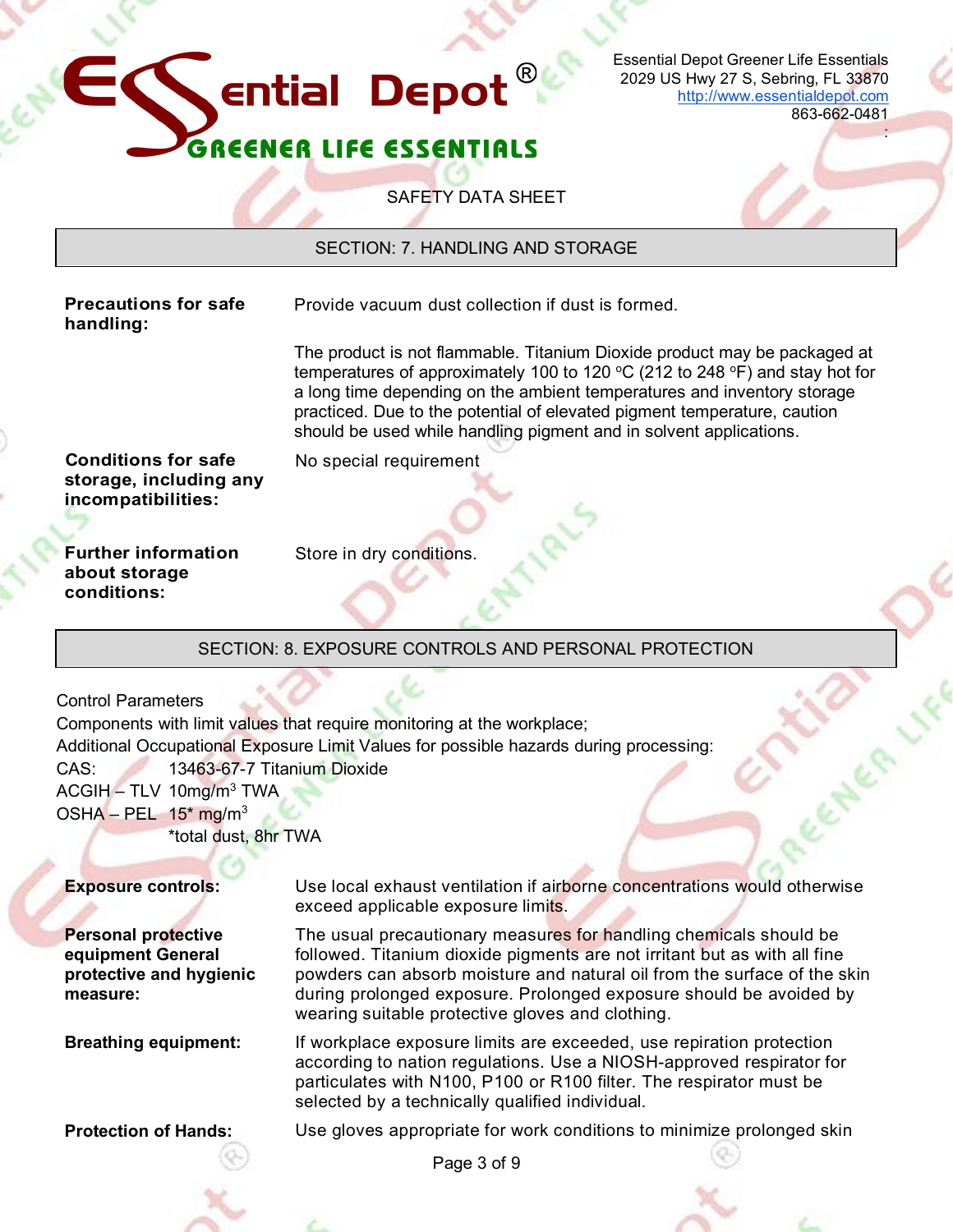## **ential Depot**  $\circledR$ GREENER LIFE ESSENTIALS

Essential Depot Greener Life Essentials 2029 US Hwy 27 S, Sebring, FL 33870 [http://www.essentialdepot.com](http://www.essentialdepot.com/) 863-662-0481

:

## SAFETY DATA SHEET

contact and prevent drying and subsequent irritation of skin. Check protective gloves prior to each use for their proper condition. Preventive skin protection by use of skin-protecting agents is recommended.

| Eye protection:         | <b>Safety Glasses</b>    |
|-------------------------|--------------------------|
| <b>Body protection:</b> | Protective work clothing |

## SECTION: 9. PHYSICAL AND CHEMICAL PROPERTIES

| <b>Appearance:</b>                                  | Powder, White                                                                                                                                                                           |
|-----------------------------------------------------|-----------------------------------------------------------------------------------------------------------------------------------------------------------------------------------------|
| Odor:                                               | <b>Odorless</b>                                                                                                                                                                         |
| <b>Odor Threshold:</b>                              | Not relevant                                                                                                                                                                            |
| pH-value at 20°C (68°F):                            | $\overline{7}$                                                                                                                                                                          |
| <b>Melting point/Melting</b><br>range:              | >1800°C (>3272°F)                                                                                                                                                                       |
| <b>Boiling point/Boiling</b><br>range:              | Not relevant                                                                                                                                                                            |
| <b>Flammability (solid,</b><br>gaseous)             | Product is not flammable                                                                                                                                                                |
| Flash point:                                        | Not applicable                                                                                                                                                                          |
| Ignition temperature:                               | Not applicable                                                                                                                                                                          |
| <b>Danger of Explosion:</b>                         | Product is not explosive                                                                                                                                                                |
| <b>Density:</b><br><b>Bulk density:</b>             | 3.9 g/cm <sup>3</sup> (30 lbs/ U.S. gal.)<br>$20^{\circ}$ C<br>Anatase<br>4.2 g/cm <sup>3</sup> (35 lbs/ U.S. gal.)<br>Rutile<br>Ca, 500-900 kg/m <sup>3</sup> (4.2 – 7.5 lbs/U.S. gal) |
| <b>Vapor density:</b>                               | Not applicable                                                                                                                                                                          |
| <b>Evaporation rate:</b>                            | Not applicable                                                                                                                                                                          |
| <b>Solubility in/ Miscibility</b><br>with Water:    | Insoluble                                                                                                                                                                               |
| <b>Partition coefficient (n-</b><br>octanol/water): | Not applicable                                                                                                                                                                          |
| <b>Viscosity dynamic:</b>                           | Not applicable                                                                                                                                                                          |
| <b>Other Information:</b>                           | No further relevant information available.                                                                                                                                              |
|                                                     | Page 4 of 9                                                                                                                                                                             |



Page 4 of 9

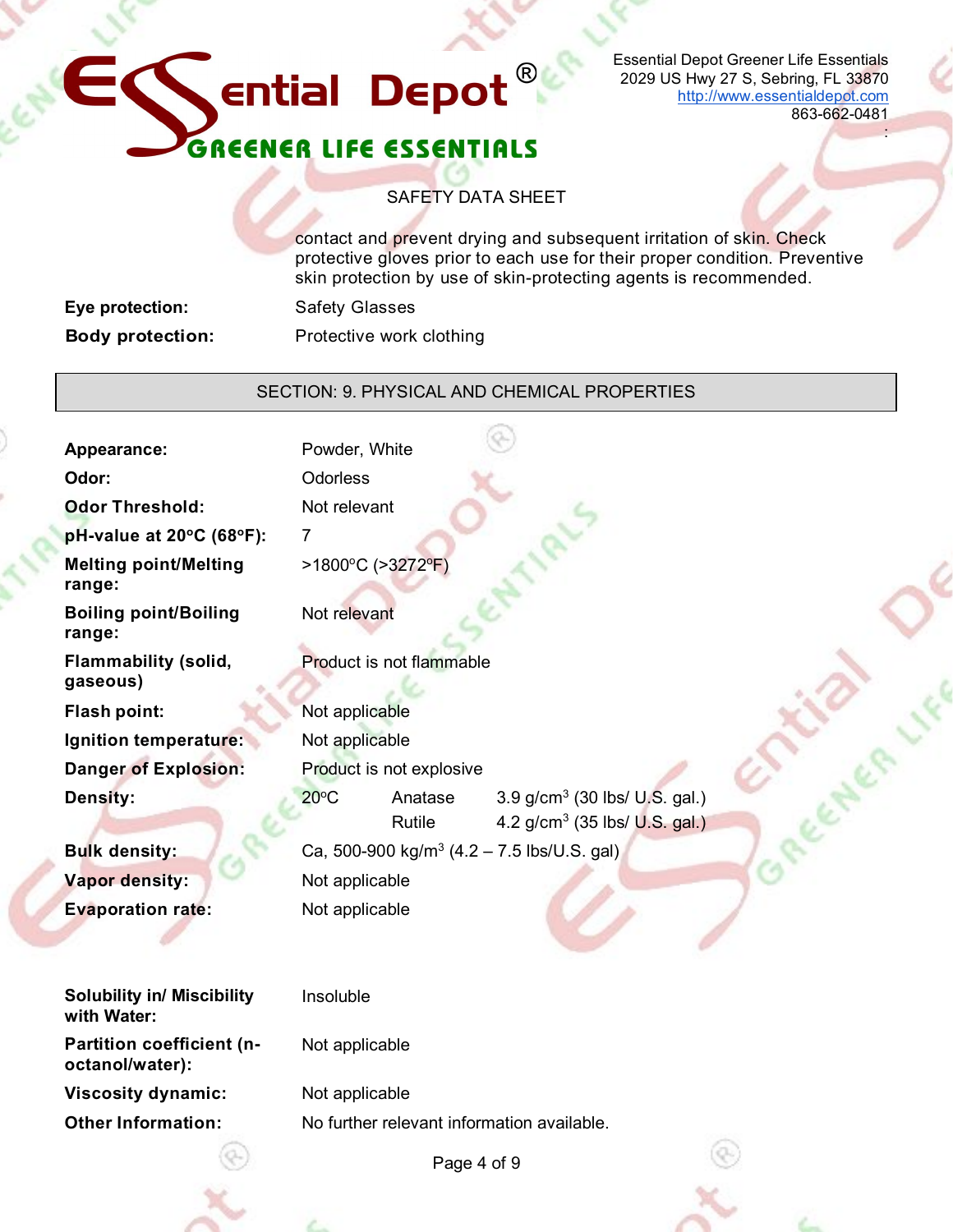# ential Depot $^\circledR$ GREENER LIFE ESSENTIALS

Essential Depot Greener Life Essentials 2029 US Hwy 27 S, Sebring, FL 33870 [http://www.essentialdepot.com](http://www.essentialdepot.com/) 863-662-0481

:

SAFETY DATA SHEET

SECTION: 10. STABILITY AND REACTIVITY

| <b>Reactivity:</b>                                                                    | The substance is stable under normal use conditions                                                                                                                                                                                                                                                                                                                                                                                                                              |
|---------------------------------------------------------------------------------------|----------------------------------------------------------------------------------------------------------------------------------------------------------------------------------------------------------------------------------------------------------------------------------------------------------------------------------------------------------------------------------------------------------------------------------------------------------------------------------|
| <b>Chemical stability /</b><br>Thermal decomposition /<br><b>Conditions to avoid:</b> | No decomposition under normal use conditions.                                                                                                                                                                                                                                                                                                                                                                                                                                    |
| <b>Possibility of hazardous</b><br>reactions:                                         | No dangerous reactions known.                                                                                                                                                                                                                                                                                                                                                                                                                                                    |
| <b>Conditions to avoid:</b>                                                           | No further data                                                                                                                                                                                                                                                                                                                                                                                                                                                                  |
| Incompatible materials:                                                               | No further data                                                                                                                                                                                                                                                                                                                                                                                                                                                                  |
| <b>Hazardous</b><br>decomposition products:                                           | No dangerous decomposition products known                                                                                                                                                                                                                                                                                                                                                                                                                                        |
|                                                                                       | SECTION: 11. TOXICOLOGICAL INFORMATION                                                                                                                                                                                                                                                                                                                                                                                                                                           |
| <b>Acute toxicity:</b>                                                                | LD50 Oral: $> 5000$ mg/kg (rat) (OECD 425)<br>LD50 Dermal: $>$ 5000 mg/kg (rabbit)<br>LC50/4 <sup>th</sup> Inhalative: > 6.8 mg/l (rat)                                                                                                                                                                                                                                                                                                                                          |
| <b>Primary irritant effect:</b>                                                       |                                                                                                                                                                                                                                                                                                                                                                                                                                                                                  |
| On the skin:                                                                          | <b>OECD 404:</b><br>No irritant effect.<br>Powderized material may dry and mechanically irritate skin.                                                                                                                                                                                                                                                                                                                                                                           |
| On the eye:                                                                           | <b>OECD 405:</b><br>No irritating effect.<br>Like any foreign body, particles (dust) can cause mechanical irritation.                                                                                                                                                                                                                                                                                                                                                            |
| <b>Sensitization:</b>                                                                 | OECD 406, OECD 429:<br>No sensitizing effect.                                                                                                                                                                                                                                                                                                                                                                                                                                    |
| <b>Subacute to chronic</b><br>toxicity:                                               | NOARL Oral: 3500 mg/kg/d (rat) (90d)<br>NOAEL Dermal: (-) No relevant data available<br>NOAEC Inhalative: 10 mg/m <sup>3</sup> (rat) (90d)                                                                                                                                                                                                                                                                                                                                       |
| <b>Additional toxicological</b><br>information:                                       | In lifetime inhalation studies of rats, airborne respirable-size titanium dioxide<br>particles have been shown to cause an increase In lung tumors at<br>concentrations associated with substantial particle lung burdens and<br>consequential pulmonary overload and inflammation. The potential for these<br>adverse health effects appears to be closely related to the particle size and<br>the amount of the exposed surface area that comes Into contact with the<br>lung. |
|                                                                                       | However, tests with other laboratory animals, such as mice and hamsters,<br>Page 5 of 9                                                                                                                                                                                                                                                                                                                                                                                          |
|                                                                                       |                                                                                                                                                                                                                                                                                                                                                                                                                                                                                  |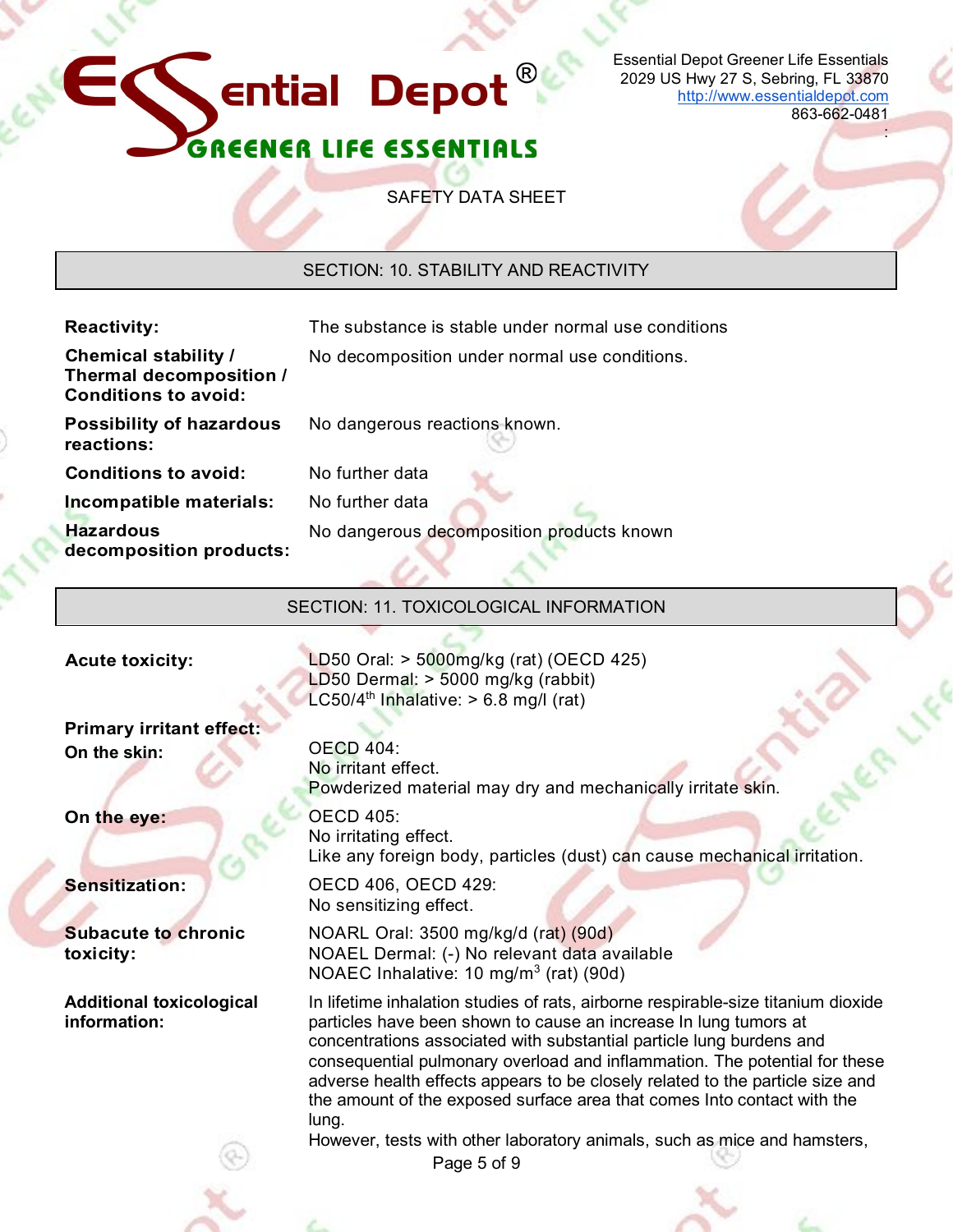## **Ential Depot REENER LIFE ESSENTIALS**

Essential Depot Greener Life Essentials 2029 US Hwy 27 S, Sebring, FL 33870 [http://www.essentialdepot.com](http://www.essentialdepot.com/) 863-662-0481

:

## SAFETY DATA SHEET

Indicate that rats are significantly more susceptible to the pulmonary overload and inflammation that may lead to lung cancer. Epidemiology studies do not suggest an increased risk of cancer in humans from occupational exposure to titanium dioxide.

Titanium dioxide has been characterized by lARC as possibly carcinogenic to humans (Group 28) through inhalation (not Ingestion). It has not been characterized as a potential carcinogen by either NTP or OSHA.

### **IARC (International Agency for Research on Cancer)** 2B

**NTP (National Toxicology Program)**

Substance is not listed

**OSHA-Ca (Occupational Safety & Health Administration)**

Substance is not listed

## **CMR effect (Carcinogenicity, mutagenicity and toxicity for reproduction)**

**Germ cell mutagenicity:** Based on available data, the classification criteria are not met. **Carcinogenicity:** Based on available data, the classification criteria are not met. **Reproductive toxicity:** Based on available data, the classification criteria are not met. **STOT-single exposure:** Based on available data, the classification criteria are not met. **STOT-repeated exposure:** Based on available data, the classification criteria are not met. **Aspiration hazard:** Based on available data, the classification criteria are not met.

| <b>SECTION: 12. ECOLOGICAL INFORMATION</b>                        |                                                                                                                                   |
|-------------------------------------------------------------------|-----------------------------------------------------------------------------------------------------------------------------------|
| <b>Toxicity to fish:</b>                                          | Freshwater fish, Pimephales promelas<br>LC50 (96h): > 1000 mg/l (static, EPA-540/9-85-006, Acute Toxicity for<br>Freshwater Fish) |
|                                                                   | Marine water fish: Cyprinodon variegatus<br>LC50 (96h): > 10000 mg/l (semi-static, OECD 203)                                      |
| <b>Toxicity to Daphnia and</b><br>other aquatic<br>invertebrates: | Freshwater, Daphnia magna<br>LC50 (48h): >1000 mg/l (static, equivalent or similar to OECO 202)                                   |
|                                                                   | Marine water, Acarlia lonsa<br>LC50 (48h): > 10000 mg/l (ISO 14669 (1999); ISO 5667-16 (1998))                                    |
|                                                                   |                                                                                                                                   |



Page 6 of 9

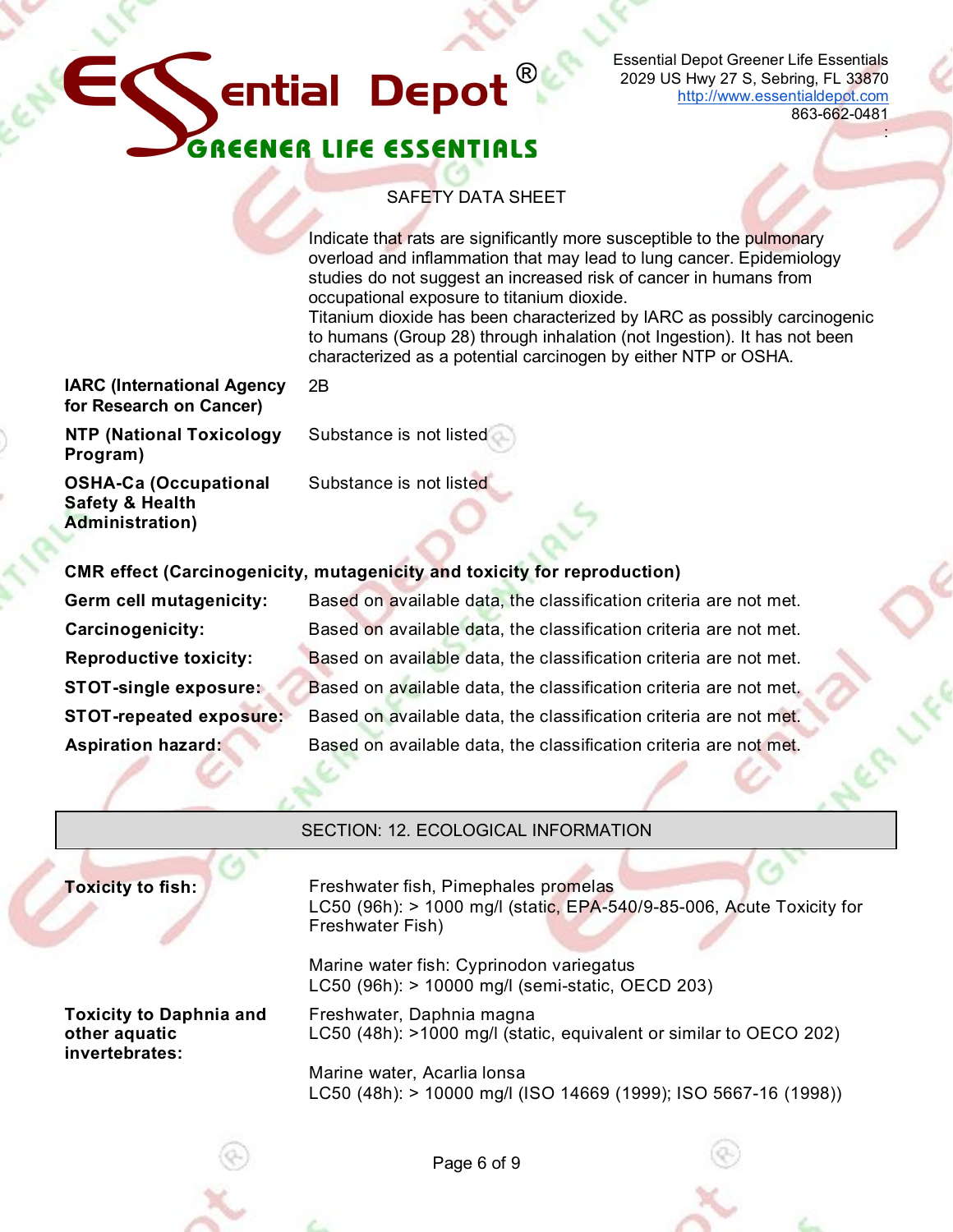## $^{\circledR}$ **Ential Depot IER LIFE ESSENTIALS** GREEN

Essential Depot Greener Life Essentials 2029 US Hwy 27 S, Sebring, FL 33870 [http://www.essentialdepot.com](http://www.essentialdepot.com/) 863-662-0481

:

## SAFETY DATA SHEET

| SECTION: 13. DISPOSAL CONSIDERATION                                                                                                |                                                                      |  |
|------------------------------------------------------------------------------------------------------------------------------------|----------------------------------------------------------------------|--|
|                                                                                                                                    |                                                                      |  |
| No further relevant information available.<br>Other adverse effects:                                                               |                                                                      |  |
| The substance is immobile in soil<br><b>Mobility in soil:</b>                                                                      |                                                                      |  |
| <b>Bioaccumulative</b><br>Does not accumulate in organisms<br>potential:                                                           |                                                                      |  |
| Persistence and<br>Not relevant for inorganic substances.<br>degradability:                                                        |                                                                      |  |
| Marine water, Corophium volutalor<br>NOEC (10d): ≥ 14989 mg/kg sediment dw (semi-static, OSPARCOM<br>guidelines (1995))            |                                                                      |  |
| <b>Toxicity to sediment</b><br>Freshwater, Hyalella Azteca<br>organisms:                                                           | NOEC (28d): $\geq$ 100000 mg/kg sediment dw (semi-static, ASTM 1706) |  |
| Marine water, Skeletonema costatum<br>EC50 (72h): > 10000 mg/l (ISO 10253)                                                         |                                                                      |  |
| Toxicity to algae and<br>Freshwater, Pseudokirchnerella subcapitata<br>EC50 (72h): >100 mg/l (static, OECD 201)<br>aquatic plants: |                                                                      |  |

**Waste treatment methods recommendations:**

**Uncleaned packaging recommendations:**

Material is not a hazardous waste. Disposal must be made according to all federal, state, and local (municipal) regulations.

Material is not a hazardous waste. Disposal must be made according to all federal, state, and local (municipal) regulations.

## SECTION: 14. TRANSPORT INFORMATION

### **UN-Number**

DOT, ADR/RID/AND, AND, IMDG, IATA UN proper shipping name:

### **DOT, ADR/RID/AND, AND,IMDG, IATA Transport hazard class(es)**

**DOT, ADR/RID/AND, AND, IMDG, IATA Class**

**Packing group** DOT, ADR/RID/AND, IMDG:

Not Applicable

Not Applicable

Not Applicable

Not Applicable

Page 7 of 9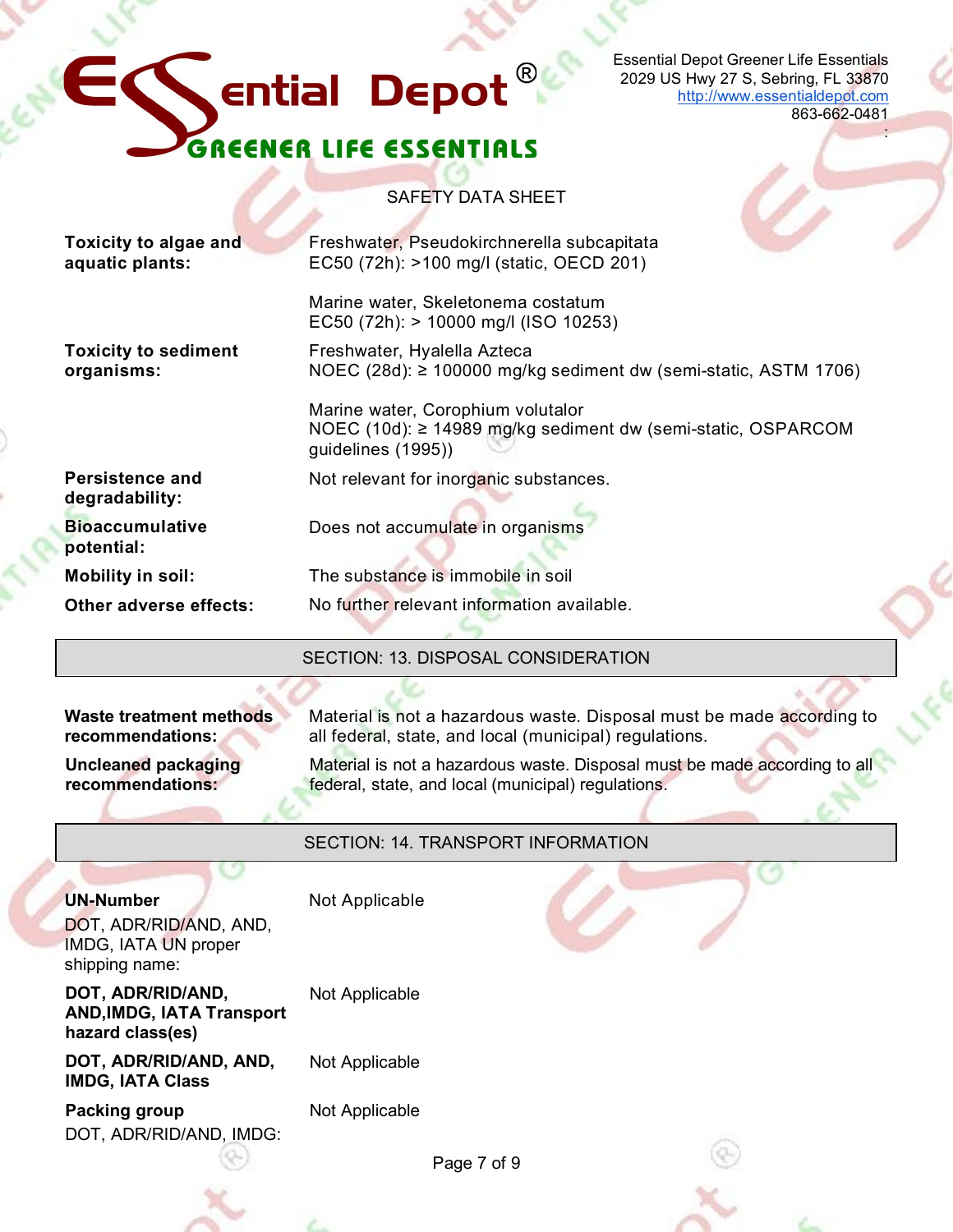# **Ential Depot** GREENER LIFE ESSENTIALS

Essential Depot Greener Life Essentials 2029 US Hwy 27 S, Sebring, FL 33870 [http://www.essentialdepot.com](http://www.essentialdepot.com/) 863-662-0481

:

SAFETY DATA SHEET

**IATA Environmental hazards:**

Not an environmentally hazardous substance

**Special precautions for user:**

Not applicable.

**Transport in bulk according to Annex II of MARPOL73/78 and the IBC Code:**

Not applicable.

SECTION: 15. REGULATORY INFORMATION **SARA** Section 355 (Extremely Hazardous Substances): Substance is not Listed Section 313 (Specific toxic chemical listing):

Substance is listed

within a product matrix.

Substance is not listed

Substance is listed.

01-2119489379-17-xxxx

Substance is not listed

CAS: 13463-67-7 Titanium Dioxide

A4 Not classifiable as human carcinogen

**TSCA and Canada DSL Status:**

**Proposition 65:** Chemicals known to cause cancer

**Additional Information:** The listing is for titanium dioxide as "airborne, unboune particles of

**Carcinogenic Categories EPA (Environmental Protection Agency):**

**TLV (Threshold Limit Value Notation established by ACGIH):**

**NIOSH-CA (National Institute for Occupational Safety and Health):**

**REACH registration number:**

**Substances of very high concern (SVHC) according to REACH, Article 57:**

The product is not listed as SVHC, it does not contain any substances of very high concern.

respirable size" and does not cover titanium dioxide when it remains



Page 8 of 9